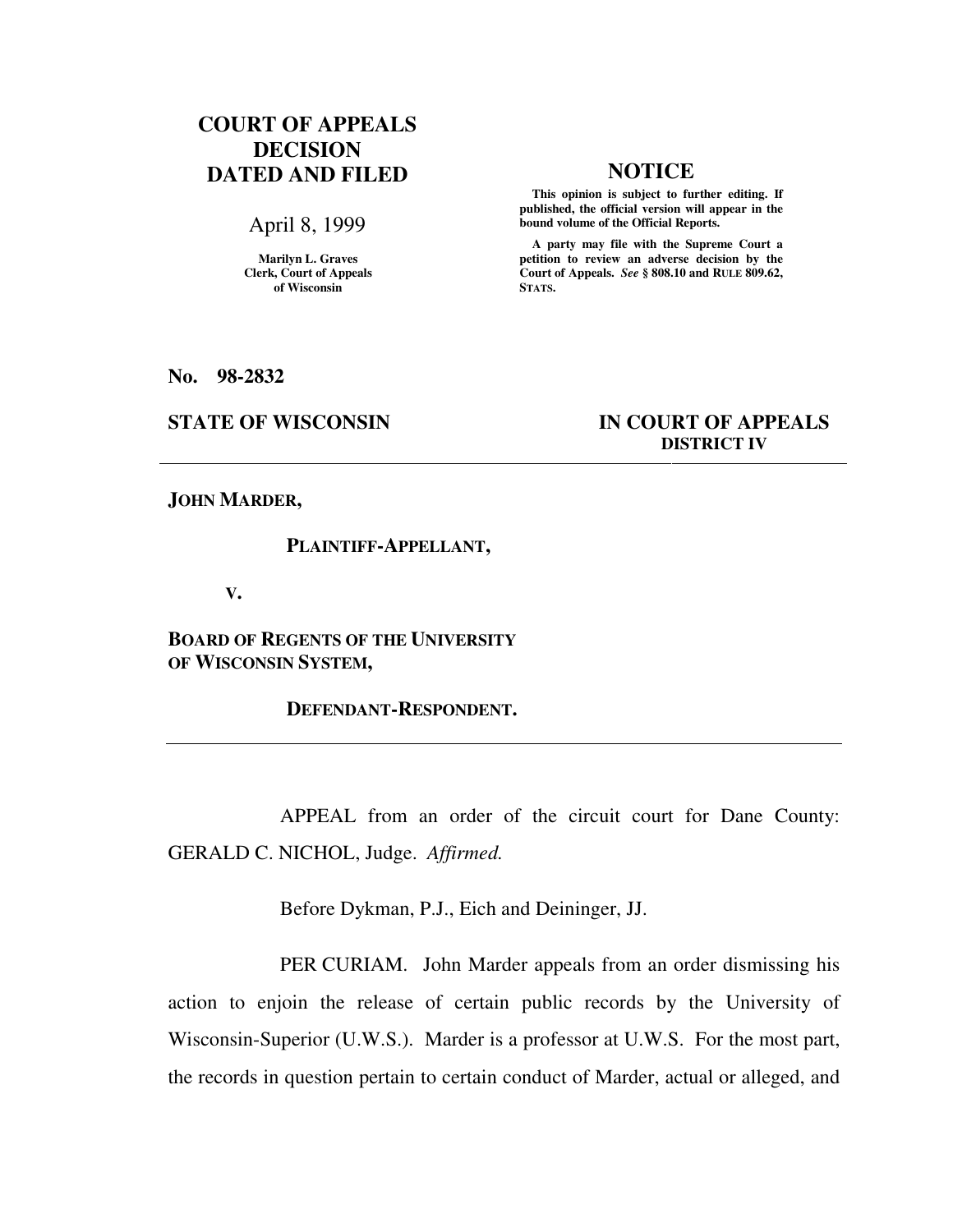the University's response to it. He contends that we should review the trial court de novo and bar the release of those documents, because the damage to his personal and professional reputation far outweighs the public interest in them. We disagree and affirm.

This dispute began when a newspaper and radio station jointly asked U.W.S. to release records pertaining to any allegations of misconduct or grievances against Marder, copies of his employment history and qualifications, records of any condemnations, warnings or disciplinary action concerning Marder, and any records pertaining to allegations of sexual misconduct against University staff from 1988 to the present.

In response to the request, the University assembled a packet of documents including investigatory files concerning allegations made against Marder by C.L., a U.W.S. student, and by L.B., Marder's friend who later became a U.W.S. student; documents related to travel restrictions placed on Marder as a result of C.L.'s allegations; and documents related to a University employee who filed a police complaint against Marder. $<sup>1</sup>$ </sup>

According to the documents to be released, C.L.'s allegation concerned conduct in a shared hotel room while the two attended a conference in New York City. She complained to the City of Superior police. The University conducted an investigation, resulting in Marder writing a letter of apology to the student and the University limiting his interaction with students while traveling to

j

<sup>1</sup> The University also prepared to release documents relating to Marder's position as an adviser to a school newspaper. Marder consents to their release and, therefore, those documents are not at issue in this appeal.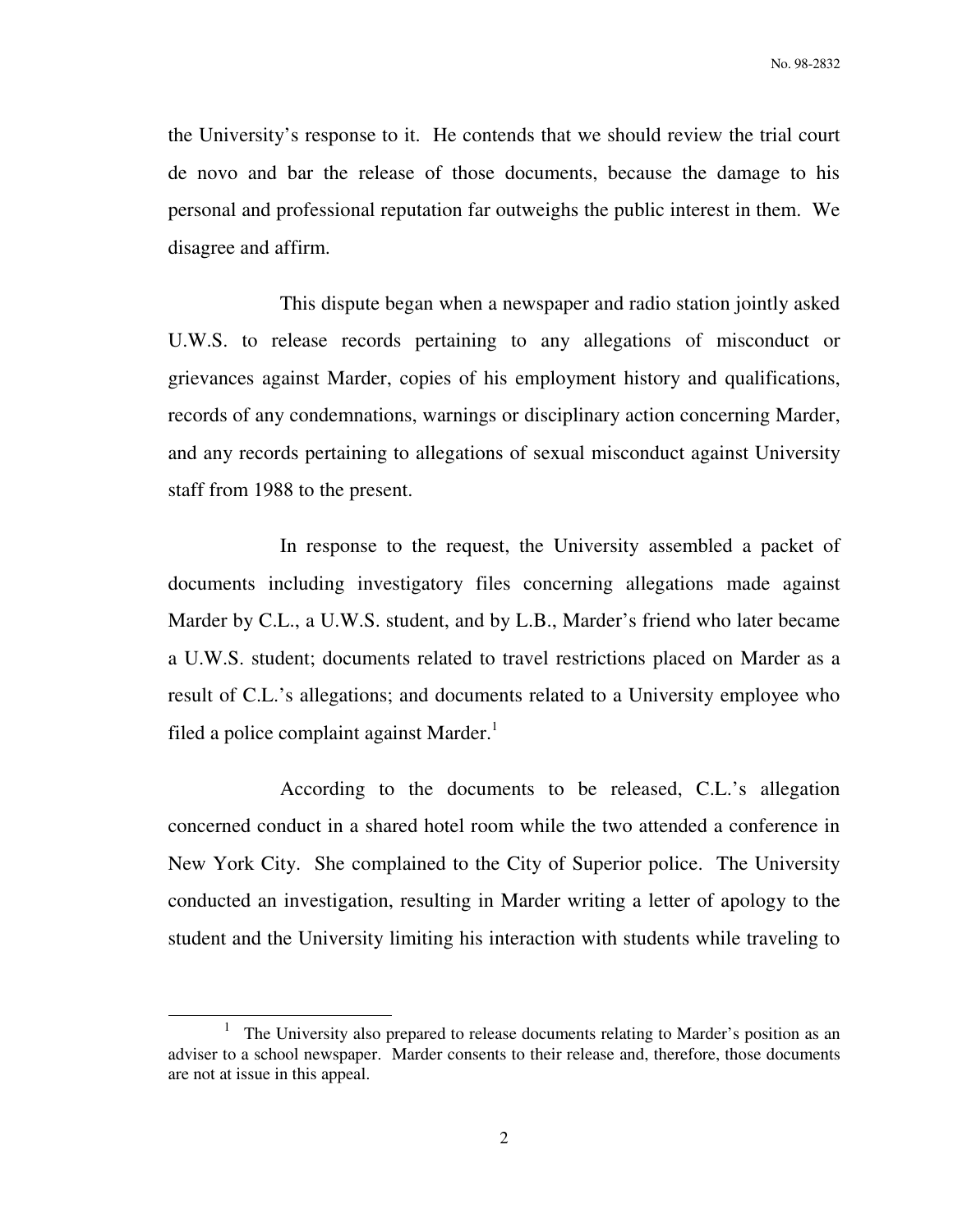No. 98-2832

conferences or other events. That the details of the allegation against him are highly embarrassing is not subject to reasonable dispute.

Another set of documents concern a University complaint filed against Marder by L.B., who had a close personal relationship with Marder before becoming a student, although apparently a nonsexual one. She alleged that Marder's efforts to continue their relationship after she became a student were inappropriate and damaged her academically. Her letter of complaint also made embarrassing allegations about Marder's conduct before she enrolled at U.W.S. The University treated the letter as a sexual harassment complaint. The subsequent investigation resulted in a finding, by the University's affirmative action committee, that Marder did not sexually harass L.B. The committee concluded, however, that Marder acted inappropriately, and determined that the decision should be placed in his personnel file. The documents also contained a letter written by the U.W.S. chancellor stating his view that Marder acted unprofessionally and improperly toward L.B.

As noted, the investigation into C.L.'s allegations resulted in certain restrictions placed on Marder's contacts with students while he traveled to conferences. Marder objects to the release of documents concerning those restrictions, because they contain an unsubstantiated allegation of Marder's sexual contact with a third student, and also refer to Marder's sexual harassment of both C.L. and L.B., despite the fact that no such finding was made in either case.

The final set of documents at issue here include a police complaint filed by a University employee, in which she accused Marder of filing complaints with the administration and spreading lies about her on campus. The allegation of Marder's sexual misconduct is repeated in the report.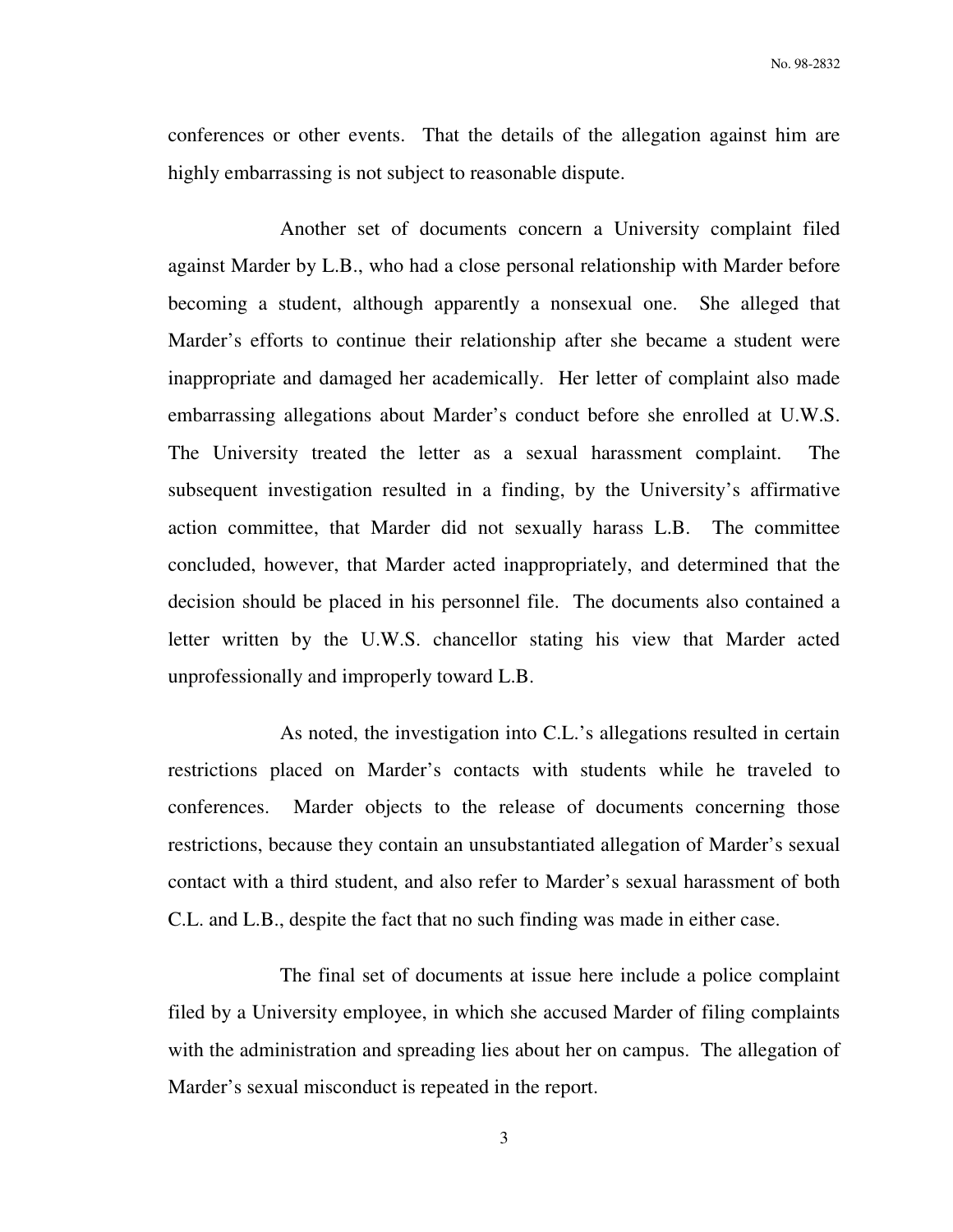The personnel records of state employees are not exempt from disclosure under the Open Records Law. *See Wisconsin Newspress, Inc. v. School Dist. Of Sheboygan Falls*, 199 Wis.2d 768, 781-82, 546 N.W.2d 142, 148 (1996). They are subject to the same balancing test as other public records; "whether permitting inspection would result in harm to the public interest which outweighs the legislative policy recognizing the public interest in allowing inspection." *Newspapers, Inc. v. Breier*, 89 Wis.2d 417, 427, 279 N.W.2d 179, 184 (1979). Applying this balancing test is a question of law that we review de novo. *See Klein v. Wisconsin Resource Center*, 218 Wis.2d 487, 496, 582 N.W.2d 44, 47 (Ct. App. 1998). Favoring disclosure is

> [T]he public policy of this state that all persons are entitled to the greatest possible information regarding the affairs of government and the official acts of those officers and employees who represent them. Further, providing persons with such information is declared to be an essential function of a representative government ... [the open records law] shall be construed in every instance with the presumption of complete public access .… The denial of public access generally is contrary to the public interest, and only in an exceptional case may access be denied.

Section 19.31, STATS.

On the other hand, we must balance this policy of presumptive openness with "the legislative policy of not disclosing data [that] might unduly damage reputations," with the emphasis on "unduly." *See Wisconsin Newspress*, 199 Wis.2d at 777-78, 546 N.W.2d at 146; *see also Woznicki v. Erickson*, 202 Wis.2d 178, 187, 549 N.W.2d 699, 703 (1996) (stressing the public policy interest in protecting personal privacy and reputation).

In this case, the balance weighs in favor of releasing the records in question. Marder will undoubtedly suffer embarrassment and damage to his